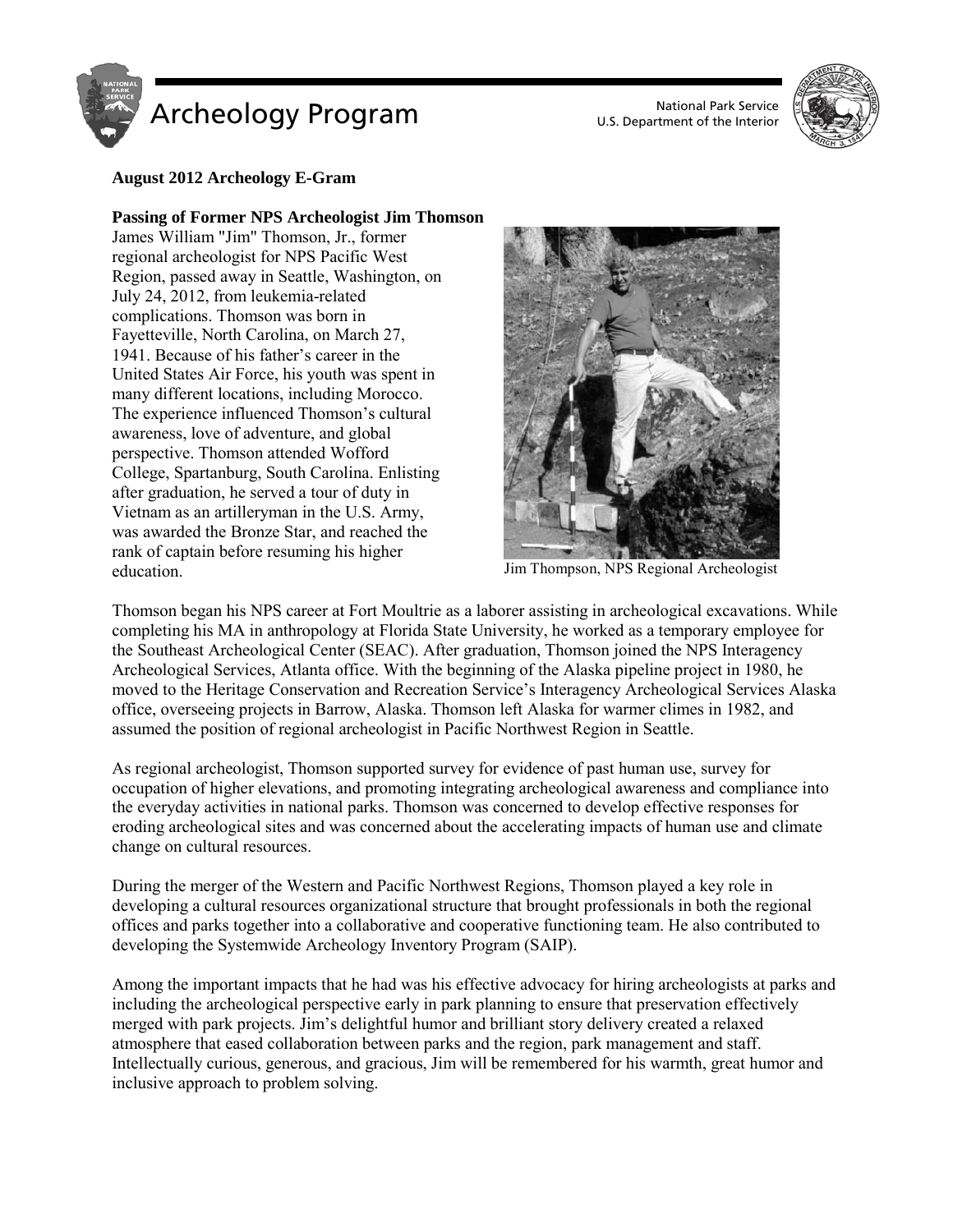A celebration of Jim's life will be held in Seattle at a future date. Contact Kirstie Haertel (206-220-4136) if you would like to be notified of this event.

## *By Gretchen Luxenberg*

*Historian, NPS Pacific West Regional Office*

### **Archeological "After Hours" Event at Cowpens National Battlefield**

NPS Southeastern Archeological Center (SEAC) archeologist Michael Seibert updated local scholars on recent research to locate Revolutionary War campsites associated with the Battle of Cowpens during an "After Hours" event at Cowpens NB on July 29, 2012. The Battle of Cowpens was a decisive victory by Continental army forces under Brigadier General Daniel Morgan. It was a turning point in the southern campaign of the Revolutionary War.

For two weeks in May, a team of SEAC archeologists searched likely locations in the park for evidence of bivouacs of the Continental Army force. Discouraged by inconclusive results, Seibert enlisted the assistance of two local volunteer associations and returned in July to carry out additional reconnaissance. Volunteers from the South Carolina Archaeological Society and the Treasure and Artifact Association of South Carolina (a metal detection group) worked with SEAC archeologists to identify potential campsites. Seibert's volunteer teams recovered more than 40 Revolutionary War period items, mostly buckles and musket balls. The matrix of the Metal Detection Survey at Cowpens NB



Speaking to an audience of 53 attendees, Siebert spoke about the challenges of identifying campsites that have been impacted by two centuries of farming and landscape change. He said, "To recover evidence of Morgan's army on this section of the battlefield, we are sifting through more than 200 years of landscape transformation and looking for less than 24 hours of Revolutionary War history."

Volunteer involvement and public interest were key elements in the success of the 2012 research at Cowpens NB. Over the course of 2 days, 27 volunteers participated in the fieldwork, and 53 people attended the "After Hours" event to learn about the results of the research.

*From a story by Virginia Fowler Ranger, Cowpens NB*

#### **Knife River Indian Villages National Historic Site Celebrates Native American Culture**

Knife River Indian Villages NHS held a "Northern Plains Indian Culture Fest" July 28-29, 2012. The event encompassed a wide range of activities exemplifying lifeways of the Northern Plains tribes that frequented the Knife River area from several thousand years ago to the present. Activities included archeology talks, flint knapping, bead working, porcupine quill work, hide tanning, making metal trade items, Northern Plains dances, Indian flute music, Sahnish and Three Affiliated Tribes cultural demonstrations, and children's activities.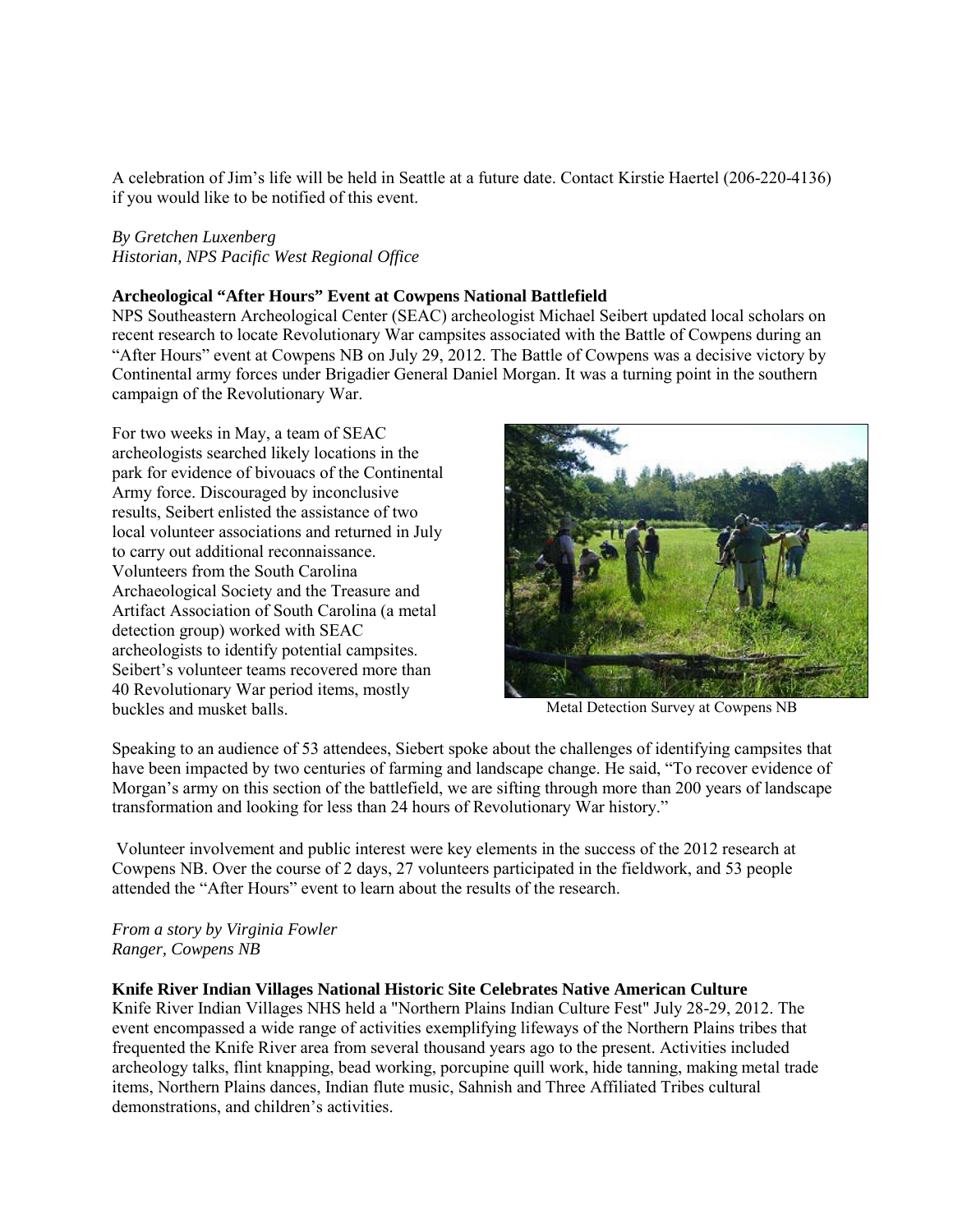Local television station KFYR produced a news story on the festival, featuring interviews with NPS ranger Craig Hansen and Midwestern Archeological Center archeologist Jay Sturdevant. The video also included a demonstration of equipment used in the geophysical survey for buried cultural resources being carried out at the park this summer. The survey has located a ditch partially enclosing one of the villages.

To view the news clip, go to [http://www.kfyrtv.com/Video\\_News.asp?news=](http://www.kfyrtv.com/Video_News.asp?news=58388) [58388](http://www.kfyrtv.com/Video_News.asp?news=58388)

To learn more about Knife River Indian Villages NHS, go to<http://www.nps.gov/knri/index.htm>



Tipis at Culture Fest, Knife River Indian Villages NHS

#### **DOI Secretary Salazar and NPS Director Jarvis Announce \$1.66 Million in NAGPRA Grants**

Secretary of the Interior Ken Salazar and NPS Director Jon Jarvis announced that the NPS is awarding over \$1.6 million in grants to assist Native American tribes, Alaska Native villages, and museums with implementation of the Native American Graves Protection and Repatriation Act (NAGPRA), which assists in the return of human remains and cultural objects to communities of origin.

The NPS is awarding \$1,559,888 to 21 museums, Indian tribes and Native Hawaiian organizations to document NAGPRA-related objects (consultation/documentation grants), while the remaining \$103,494 is going to 10 groups for costs associated with the return of human remains and objects to communities of origin (repatriation grants). The funding is in addition to the grants announced in February 2012 for repatriation of over 150 individuals and over 15,000 sacred objects, objects of cultural patrimony and funerary objects back to tribes.

NAGPRA requires museums and Federal agencies to inventory and identify Native American human remains and certain cultural items in their collections, and to consult with culturally affiliated Indian tribes, Alaska Native villages and corporations, and Native Hawaiian organizations regarding the return of these objects to descendants or culturally affiliated tribes and other organizations. The Act also authorizes the Secretary of the Interior to award grants to assist in implementing provisions of the Act.

Projects funded by the grant program include consultations to identify and affiliate individuals and cultural items, training for both museum and tribal staff on NAGPRA, digitizing collection records for consultation, consultations regarding culturally significant unaffiliated individuals, as well as the preparation and transport of items back to their native people.

*From press release NPS Public Affairs*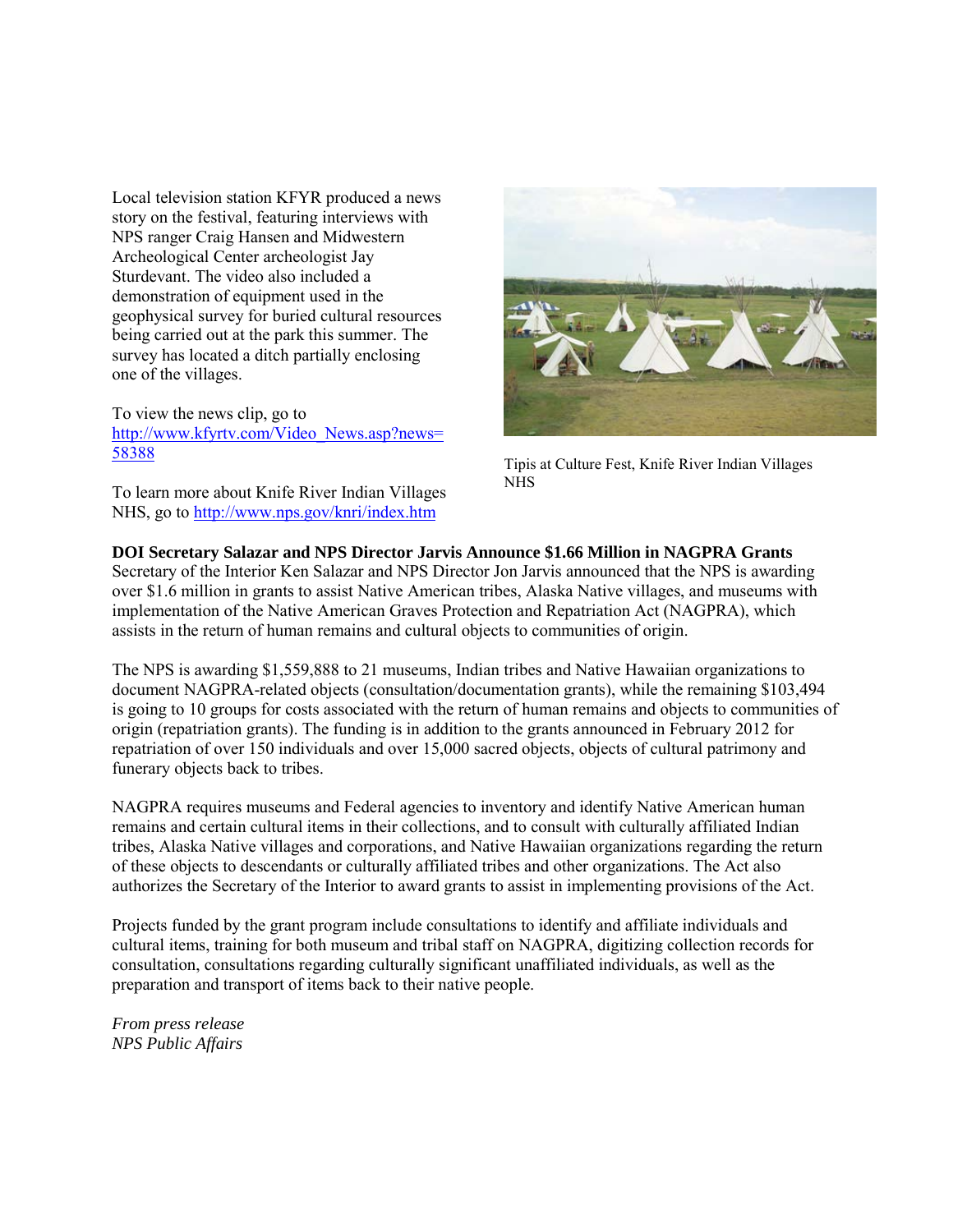### **Urban Archeology Corps at Anacostia Park Holds Community History Day**

The Urban Archeology Corps held a Community History Day on August 21, 2012. The Corps is supported by a partnership between Groundwork Anacostia River DC and the NPS. It is an immersive summer work experience for local youth to learn more about the history of communities and neighborhoods east of the Anacostia River. During their work experience, the Corps members used archeology to learn about the communities surrounding Civil Warera Fort Mahan and the NPS, while practicing environmental and community stewardship.<br>
Urban Archeology Corps participants.



During the Community History Day event, Urban Archeology Corps youth participants presented interpretative materials about Fort Mahan and its surrounding communities. The students also shared information they learned through archival and archeological research about the Civil War defenses of Washington, DC, and the communities east of the Anacostia River. They presented their ideas for improving the parks and the parks' relationships with the community.

The Urban Archeology Corps is supported by a grant from the National Park Foundation which was funded by L.L. Bean, Disney, the Anschutz Foundation, and the Ahmanson Foundation through the America's Best Idea program.

For more information about Groundwork Anacostia River DC, go to [www.groundworkdc.org.](http://www.groundworkdc.org/) Contact: Teresa Moyer at 202-354-2124.

### **The E-Gram is Illustrated!**

Our readers who receive the NPS Archeology E-Gram delivered to their electronic doorstep probably don't know that, since January 2012, e-gram stories are illustrated! To accommodate small mailboxes, we strip the header and any photos or drawings from the text before delivery. If, however, you go to [http://www.nps.gov/archeology/new.htm,](http://www.nps.gov/archeology/new.htm) and click either on "download the current e-gram," or "go to the e-gram archives," illustrated versions of e-gram issues are displayed. Illustrations include photos of people in the news, projects, and other images that help us to bring the excitement of archeology to you and to the public.

### **Top Scientists Examine Resource Stewardship in National Parks**

In 1963, an advisory board of scientists chaired by Starker Leopold, son of pioneer ecologist Aldo Leopold, submitted a report on park stewardship to the NPS. Nearly 50 years later, Director Jon Jarvis has called for a second such report. "Revisiting Leopold: Resource Stewardship in the National Parks" is the work of an 11-member committee of scientists that includes a Nobel Laureate and two Presidential Medal of Science recipients. The committee chair is the former Director of the National Science Foundation Rita Colwell.

Director Jarvis asked committee members to answer three questions: What should be the goals of resource management in the national park system? What policies are necessary to reach those goals? What actions are necessary to implement those policies?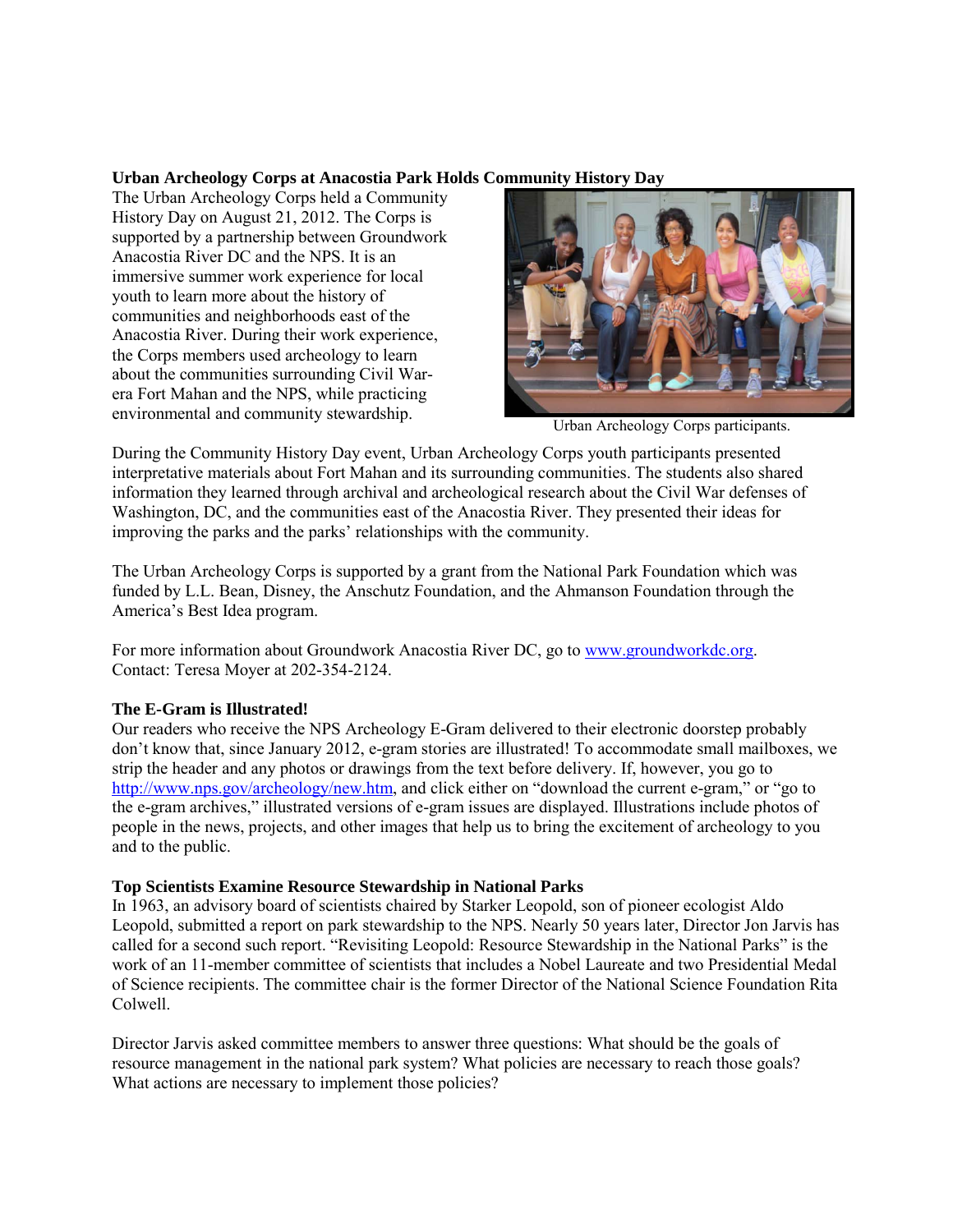The report strives to provide general and conceptual answers to the questions posed. General principles and guidance are emphasized rather than specific solutions to technical problems. One of the committee's key recommendations is that the NPS should steward its resources for continuous change to preserve ecological integrity and cultural and historical authenticity; provide visitors with transformative experiences and form the core of a national conservation land- and seascape.

The new report considers cultural resource stewardship as fully as natural resource stewardship. It also addresses issues unheard of 50 years ago, such as climate change and cultural diversity within the NPS workforce. Notably, the report urges the NPS to "materially invest in scientific capacity by building a new and diverse cohort of scientists, adequately supporting their research, and applying the results." The report further notes that "NPS scientists (and the agency) would greatly benefit from strengthened and supportive supervision, increased opportunities to interact with the scientific community, including professional associations, and specific responsibility and opportunity for publishing their work in the scientific literature."

Over the next several months, the NPS will hold a series of discussions on the report's recommendations with its employees, members of the scientific and parks communities and managers of protected areas in other nations. The implications of the report and the comments offered will be thoroughly reviewed before the NPS makes decisions about how to move forward.

To read the full report, go to http://www.nps.gov/calltoaction/PDF/LeopoldReport\_2012.pdf

### **Elwha Tribe Wants Uncovered Legendary Creation Site**

What will become of the lands that used to be under the Elwha Dam and Lake Aldwell, including sacred lands of the Lower Elwha Klallam Tribe? Slowly emerging from lowering water are some 1,100 acres of land with an uncertain future. When Congress authorized removal of the dam located southwest of Port Angeles, Washington, in 1992, the inundated lands were to be set aside either for use as a state park, a national park, a national wildlife refuge, or be transferred to the Lower Elwha Klallam Tribe. So far, the tribe is the only eligible party that has a plan and a desire for the land.

That desire became even more intense last month, with the discovery of the tribe's creation site. The site is where, by tribal teaching, the Creator bathed and blessed the Klallam people. The site was covered by the waters behind Elwha Dam, built between 1910 and 1913. Many tribal members feared it had been destroyed by blasting during dam construction.

Frances Charles, chairwoman of the Klallam Tribe, said she and other tribal members visited the site last month after receiving a call from NPS cultural resources staff, who believed they had found the site. "A group of us walked to the site and actually stood on the rock known to us as the creation site," Charles said this week. "It was eerie in some ways. We were walking on the soil that had been underwater for 100 years, and witnessing the old cedars. It was emotional, with joy and happiness. We sang a prayer song and an honor song, and had the opportunity to stand there and really praise our ancestors and the elders for telling the stories." To see that those stories actually were true was overwhelming, Charles said.

The recovery of the Klallam cultural sites is a deeper dimension of the Elwha restoration, affirming the truth of the tribe's presence here for so long. "The land continues to show us, it speaks," Charles said. "To be able to go down there and feel the power of the water and the land, and look at a landmark that has been covered for so many years, now being able to breathe."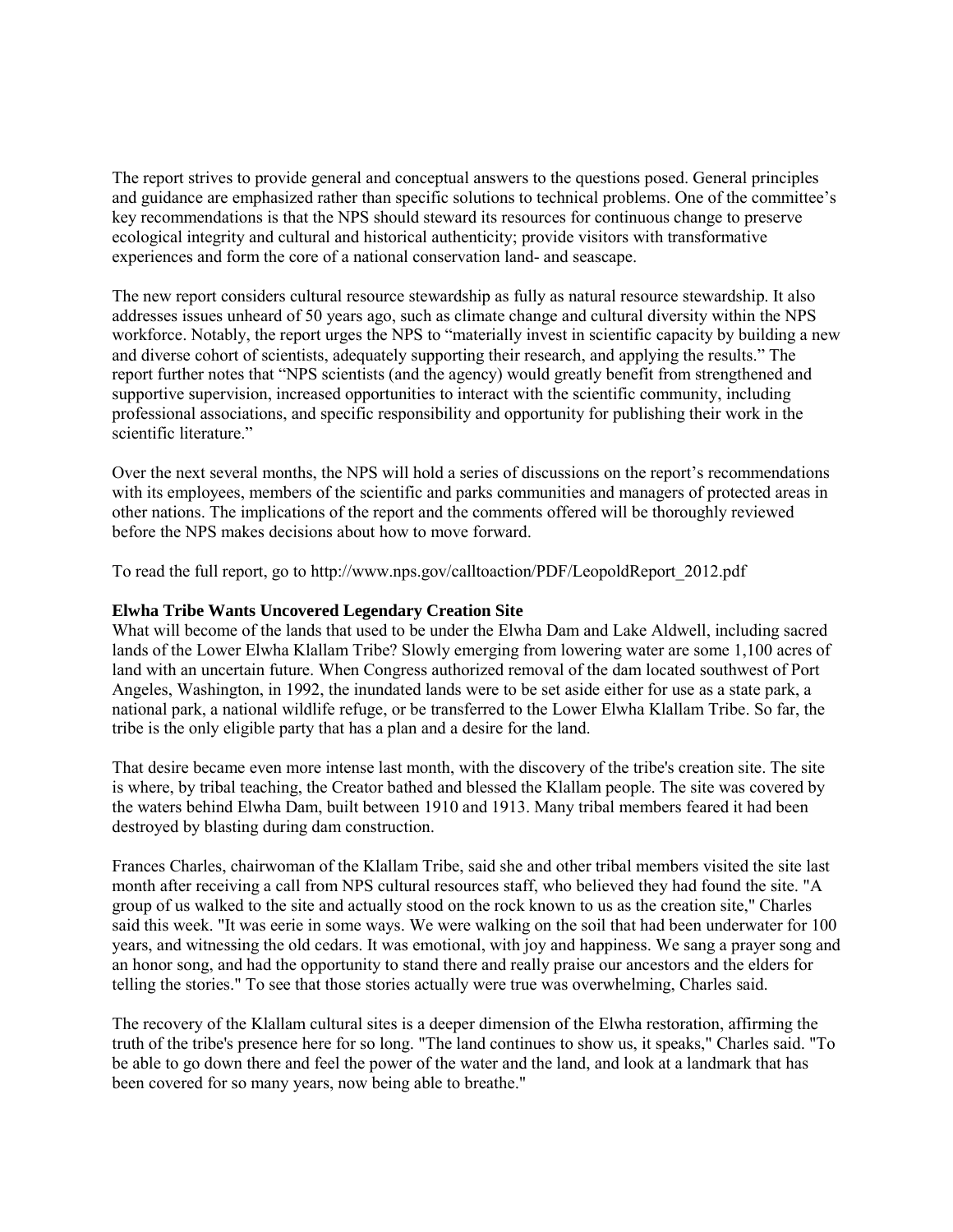For now, the NPS, which already manages 85 percent of the Elwha watershed, is managing the lands. Park rangers are providing law enforcement and offering interpretive walks on some of the project lands, excluding the cultural sites, which are confidential and protected. The NPS will follow a public process to decide the long-term disposition of the land, but at the moment has no funding to pay for a NEPA Environmental Assessment or Environmental Impact Statement, noted Todd Suess, acting superintendent for Olympic NP. The agency is aware the tribe wants the land, but can't just turn it over. The Elwha River runs free.



The Lower Elwha Klallam tribe, if it comes to steward the lands, would like to use some portions of the property outside the cultural sites and river corridor for housing or economic development, according to Robert Elofson, director of river restoration for the tribe. Transfer of the property would help the tribe realize a long unmet need for an adequate land base, Elofson said.

When the U.S. government purchased land for the Lower Elwha Klallam reservation in the late 1930s, the superintendent of the, then, Office of Indian Affairs stated that tribe, which was far smaller then, needed six sections of land, almost 4,500 acres along the Elwha River. The government acquired only 300 acres for the tribe and took another three decades to convey the land for the tribe's reservation in 1968, in part because of opposition by sport fishermen. The tribe has continued to buy land ever since on its own, and today has about 1,000 acres along the Elwha River.

No matter who ends up owning the land, more than 700 acres of it along the river and in its flood plain will remain in its natural state in perpetuity, with public access maintained. That is according to the requirements of the Elwha Act, passed by Congress in 1992.

*From story by Lynda V. Mapes, Seattle Times staff reporter* 

#### **Archeological Resources in NPS HABS/HAER/HALS**

When you conduct background research for an archeological project, do you include the NPS HABS/HAER/HALS collections at the Library of Congress (LOC)? You may be surprised at the breadth of information about archeological resources in these online collections. The Historic American Buildings Survey (HABS), Historic American Engineering Record (HAER), and Historic American Landscape Survey (HALS) collections are among the largest and most heavily used in the LOC Prints and Photographs Division. The collections document achievements in architecture, engineering, and design in the United States and its territories.

HABS was established in 1933 to document America's architectural heritage. Creation of the program was motivated by a desire to document rapidly vanishing architectural resources. The program received legislative mandate through the Historic Sites Act of 1935. The buildings in the HABS collection range in type and style from the monumental and architect-designed to the utilitarian and vernacular, including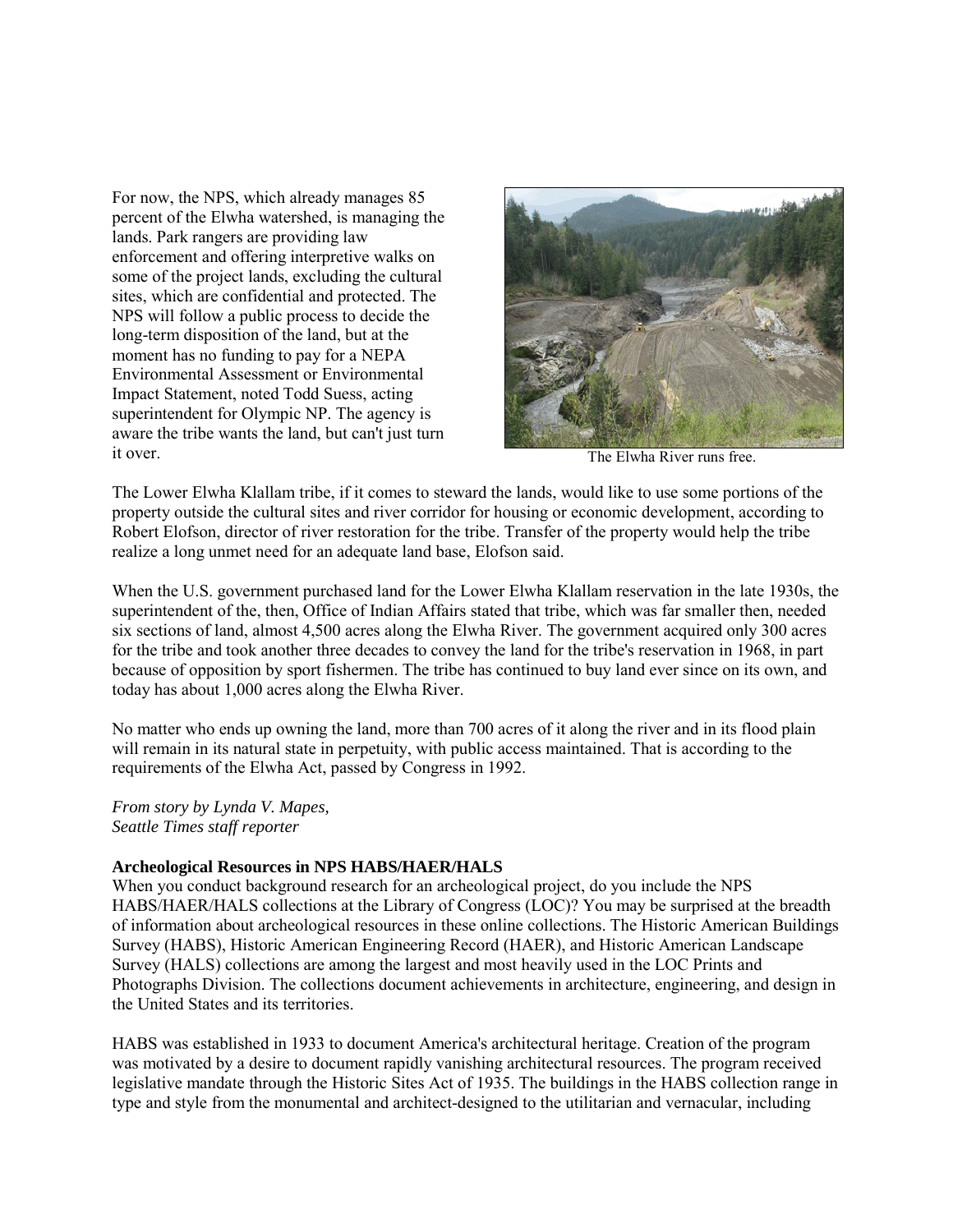Native American pueblos and pueblitos, as demonstrated by the photographs and measured drawings for the Shafthouse Pueblito, in Rio Arriba County, New Mexico.

HAER was established in 1969 by the NPS, American Society of Civil Engineers, and the LOC to document historic sites and structures related to engineering and industry. It developed out of a close working alliance between HABS and the Smithsonian Institution's Museum of History and Technology. From its inception, HAER focused less on the building fabric and more on the machinery and processes within the buildings. HAER has documented individual sites and objects, such as bridges, ships, and steel works; and larger systems like railroads, canals, parkways, and roads. A number of the projects have included data and photographs from associated archeological investigations, such as excavations in the interior of the 1840s Matthew Mappin house, in Monroe County, Missouri.

The American Society of Landscape Architects Historic Preservation Professional Interest Group worked with the NPS to establish a national landscape documentation program. In October 2000, the NPS established the HALS program for the systematic documentation of historic American landscapes. Historic landscapes vary in size from small gardens to several thousand-acre national parks. In character they range from designed to vernacular, rural to urban, and agricultural to industrial spaces. Vegetable patches, estate gardens, cemeteries, farms, quarries, nuclear test sites, suburbs, and abandoned settlements all may be considered historic landscapes.

Administered through cooperative agreements among the NPS, LOC, and the private sector, HABS/HAER/HALS projects have recorded America's built environment in multi-format surveys comprising more than 556,900 measured drawings, large-format photographs, and written histories for more than 38,600 historic structures and sites dating from Pre-Columbian times to the twentieth century. The online collections include digitized images of measured drawings, black-and-white photographs, color transparencies, photo captions, data pages that include written histories, and supplemental materials.

Archeological resources may be identified by using a geographical search, or through subject searches. For example, search terms such as "archeology/archaeology" (210 surveys), "Indians" (534 surveys), and "ruins" (393 surveys) will identify projects with archeological and/or Native American components.

To learn more about HABS/HAER/HALS, go to<http://www.nps.gov/history/hdp/>

To use the HABS/HAER/HALS collections online, go to<http://www.loc.gov/pictures/collection/hh/>

#### **Projects in Parks: Is taking a break.**

*Projects in Parks* is a feature of the *Archeology E-Gram* that informs others about archeology-related projects in national parks. The full reports are available on the *Research in the Parks* web page [www.nps.gov/archeology/sites/npSites/index.htm](http://www.nps.gov/archeology/sites/npSites/index.htm) or through individual issues of the *Archeology E-Gram*. Prospective authors should review information about submitting photographs on the *Projects in Parks* web page on InsideNPS.

*Archeology E-Gram*, distributed via e-mail on a regular basis, includes announcements about news, new publications, training opportunities, national and regional meetings, and other important goings-on related to public archeology in the NPS and other public agencies. Recipients are encouraged to forward *Archeology E-Grams* to colleagues and relevant mailing lists. The *Archeology E-Gram* is available on the